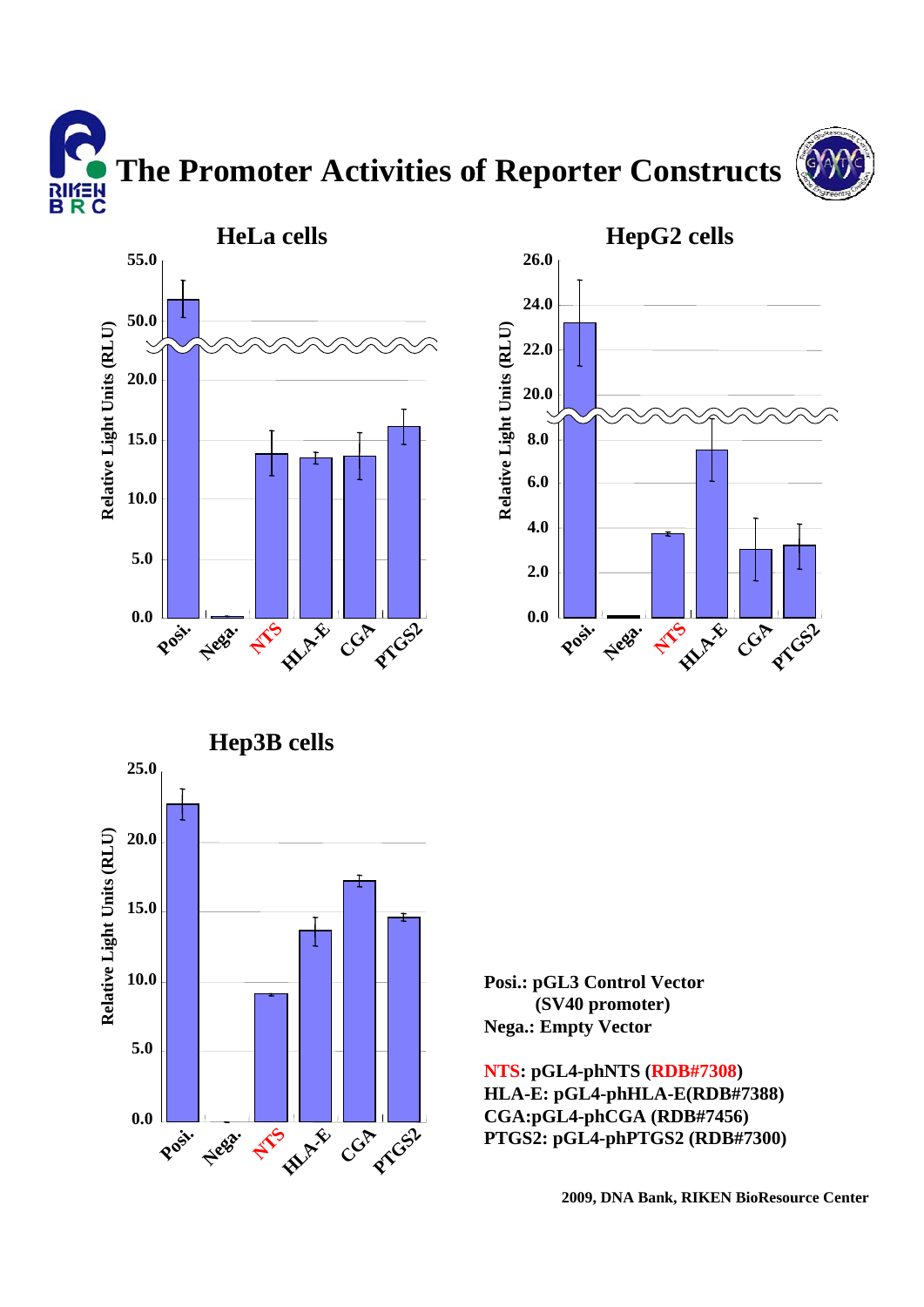

179" TGAAGACTA- TCATAGAAAA GTGACTTTGG TGAATGGTGG TTATTTAGGA TTGTCTCCTT 223' NTCCAAAAGT ACAATCTCTT TTTTTATGGT GAAAAGAGTA TTATAACAGG GNAAAGAAAG 238" - TCCAAAAGT ACAATCTCTT TTTTTATGGT GAAAAGAGTA TTATAACAGG G-AAAGAAAG

103' ACAATTTTCT TTTGAGAANC TCAGACAAAG AATGGGTATC AGTGTAACTC ATGAAATACA 120" ACAATTTTCT TTTGAGAA-C TCAGACAAAG AATGGGTATC AGTGTAACTC ATGAAATACA 163' TGAAGACTAN TCATAGAAAA GTGACTTTGG TGAATGGTGG TTATTTAGGA TTGTCTCCTT 

1" GTGCCAGAAC ATTTCTCTGG CCTAACTGGC CGGTACCTGA GCTCGCTAGC CTCGAGGATC 43' CCCATGTATC TTGAAATGCT TACTACANAG AAGAAAGTTT TACTCTAAAA GGCATTTTGA 61" CCCATGTATC TTGAAATGCT TACTACA-AG AAGAAAGTTT TACTCTAAAA GGCATTTTGA

GG CCTAACTGGC CGGTACCTGA GCTCGCTAGC CTCGAGGATC 

```
[97.951\% / 488 bp] INT/OPT. Score : <
                           289/ 1802 >
```
: RDB7308F fasta

Unit Size to Compare  $= 1$ Pick up Location  $= 1$ 

Date: 2009.07.02

1st Nucleotide Sequence File Name : Reference Seq.GNU

 $: 497$ 

Sequence Size

File Name

 $1'$ 

Sequence Size

2nd Nucleotide Sequence

 $:5480$ 

[ GENETYX : Nucleotide Sequence Homology Data ]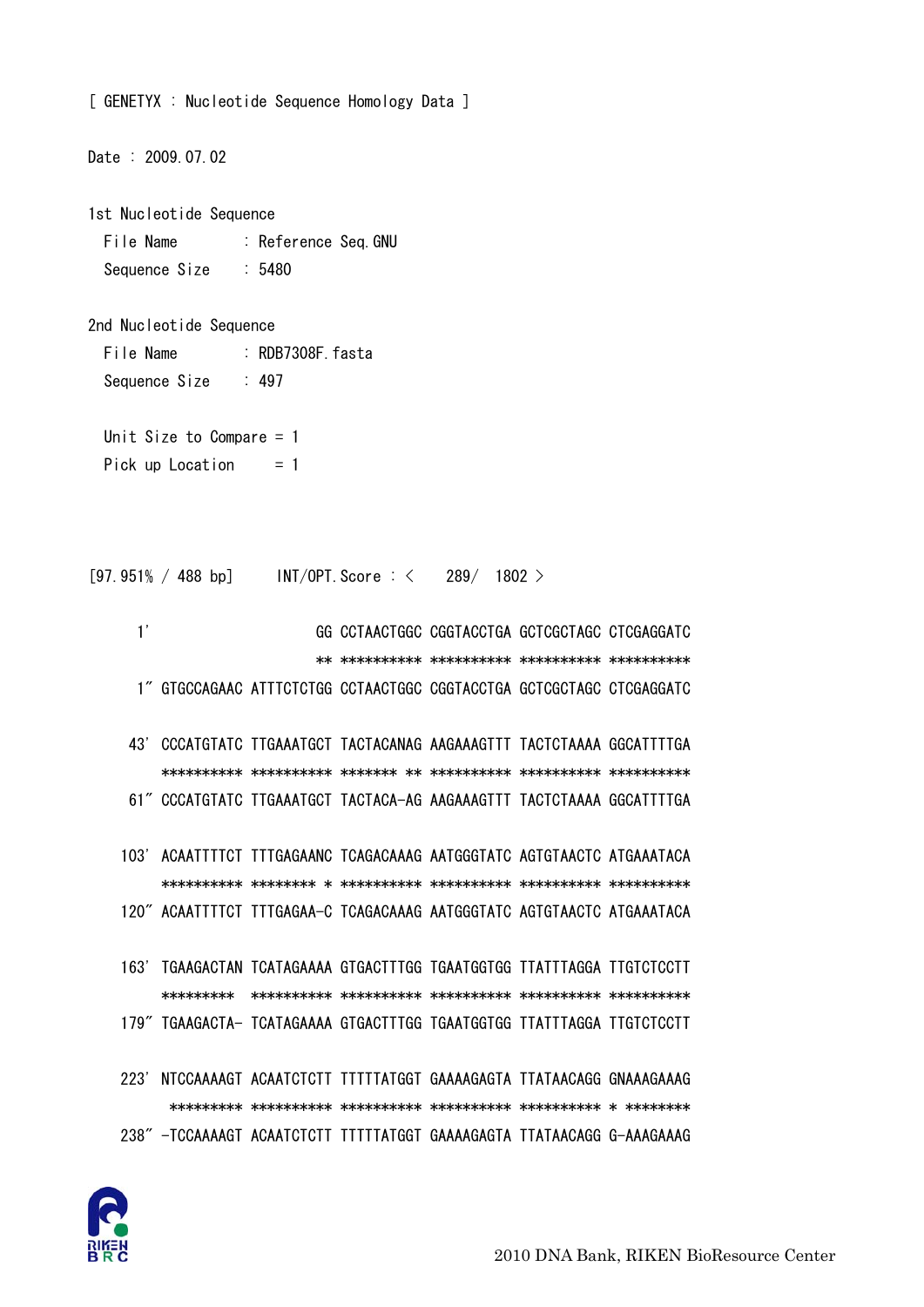283' CCGATGCAAT AGTAAAAACT GTTGAGAAGG GAATTATACA AANGAGTGAG ACATGGCATC 296" CCGATGCAAT AGTAAAAACT GTTGAGAAGG GAATTATACA AA-GAGTGAG ACATGGCATC

- 343' AAGAATGAAT TCAAAAAGAG CAGAAAAATA TAGNGCATAA AAAGAGATAA TGTACAGAAA 355" AAGAATGAAT TCAAAAAGAG CAGAAAAATA TAG-GCATAA AAAGAGATAA TGTACAGAAA
- 403' AAAAGTCAGT GATACAACAA CACANAATTT TTACCTGCTA GAATGTAAGT AATTTAGAGC 414" AAAAGTCAGT GATACAACAA CACA-AATTT TTACCTGCTA GAATGTACGT AATTTAGAGC
- 463' TGGATTTTAT AAACANTGAA ATTGTTTTTC TAATACATTC AACCAAAAGT CAGCACACAT \*\*\*\*\*\*\*\*\*\*\* \*\*\*\*\* \*\*\*\* \*\*\*\*\*\* 473" TGGATTTTAT AAACA-TGAA ATTGTT
- 

1st Nucleotide Sequence

File Name : Reference Seq.GNU  $.5480$ Sequence Size

2nd Nucleotide Sequence

- File Name : RDB7308R. fasta (Complementary) Sequence Size  $\frac{1}{2}$  685
- Unit Size to Compare  $= 1$
- Pick up Location  $= 1$

 $[97.564\% / 698$  bp]  $INT/OPT$ . Score:  $\lt$  278/2540 >

661' CTGATTCTCT GTCTCTATTC CNATCTTATT CCAGCATGGA TTATTTAAAA CCTGTATTAG  $1''$ AAATCTCT GTCTCTATTC C-ATCTTATT CCAGCATGGA TTATTTTAAA CCTGTATTAG

721' TITTGGAACC ACNTAAACAT TTGCTCAGAA GTTTGAATTA CCAGAGAAGC ACCCTAACTC

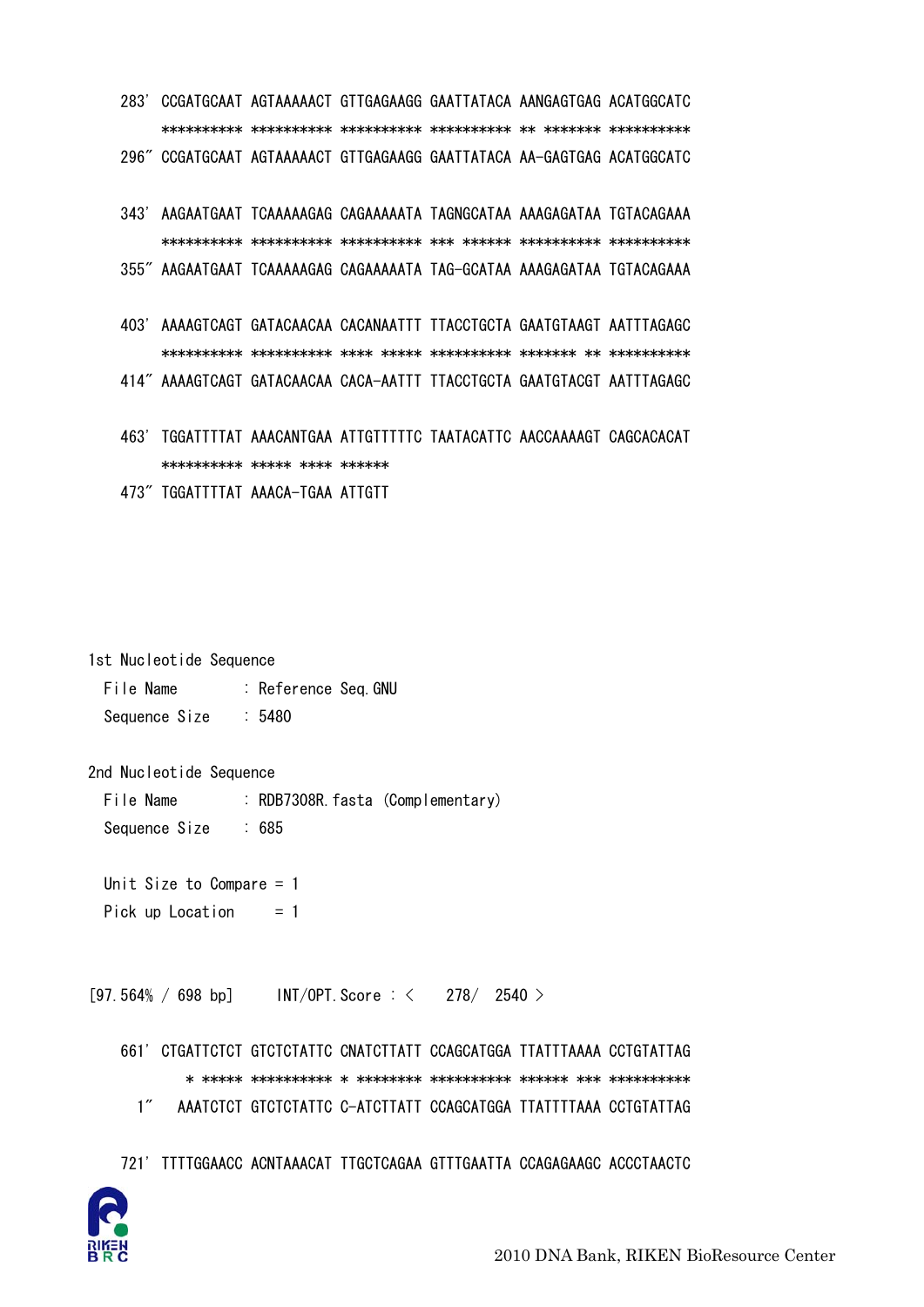

- 1261' AAGCCAGCTG AAGGAAAGAA TCAAGATCTG GCCTCGGCGG CCAAGCTTGG CAATCCGGTA 586" AAGCCAGCTG AAGGAAAG-A TCAAGATCTG GCCTCGGCGG CCAAGCTTGG CAATCCGGTA
- 1201' CTCCTGCTTA TATATATAGG GGAATGGCCA GAGCACCTCT CANTAGTTCA CTCACTTTCA 527" CTCCTGCTTA TATATATAGG GGAATGGCCA GAGCACCTCT CA-TAGTTCA CTCACTTTCA
- 1141' NGAGGTGAAG ATAGGGCACA TCCTGCAAAG ATAATGTCTG TACAATCAAT GNACATCATC 469" -GAGGTGAAG ATAGGGCACA TCCTGCAAAG ATAATGTCTG TACAATCAAT G-ACATCATC
- 

- 1021' AGCAGCAGCA GCAATTAGNG GAAGATCGTC ACTTTCACTC AAGGTTCAGA AATGGGGGAG 351" AGCAGCAGCA GCAATTAG-G GAAGATCGTC ACTTTCACTC AAGGTTCAGA AATGGGGGAG
- 961' ATGTATGCTG TATGTCAGTG CAGTTGANAT GACTCCTTCT GTGCGTCAGA AATCCAAAGC 292" ATGTATGCTG TATGTCAGTG CAGTTGA-AT GACTCCTTCT GTGCGTCAGA AATCCAAAGC
- 901' AGTGGGGGAA TGAGAAGTGG GAAAAGGATG ATACTGNGGG GTTCTTTGTC AGTATGCTGT 233" AGTGGGGGAA TGAGAAGTGG GAAAAGGATG ATACTG-GGG GTTCTTTGTC AGTATGCTGT
- 841' CCTTAAAAAT TAGAAATAAC AGATCTCATG TTTCACAAAA TCAAANATGA CAACTTTTGG 174" CCTTAAAAAT TAGAAATAAC AGATCTCATG TITCACAAAA TCAAA-ATGA CAACTTTTGG
- 781' TTCNAAGAAC TTCCAAGCCT AAGGAATCAC TGATTTCATG CATTCATCCT GGAGNATTTT 116" TTC-AAGAAC TTCCAAGCCT AAGGAATCAC TGATTTCATG CATTCATCCT GGAG-ATTTT

58" TTTTGGAACC AC-TAAACAT TTGCTCAGAA GTTTG-ATTA CCAGAGAAGC ACCCTAACTC